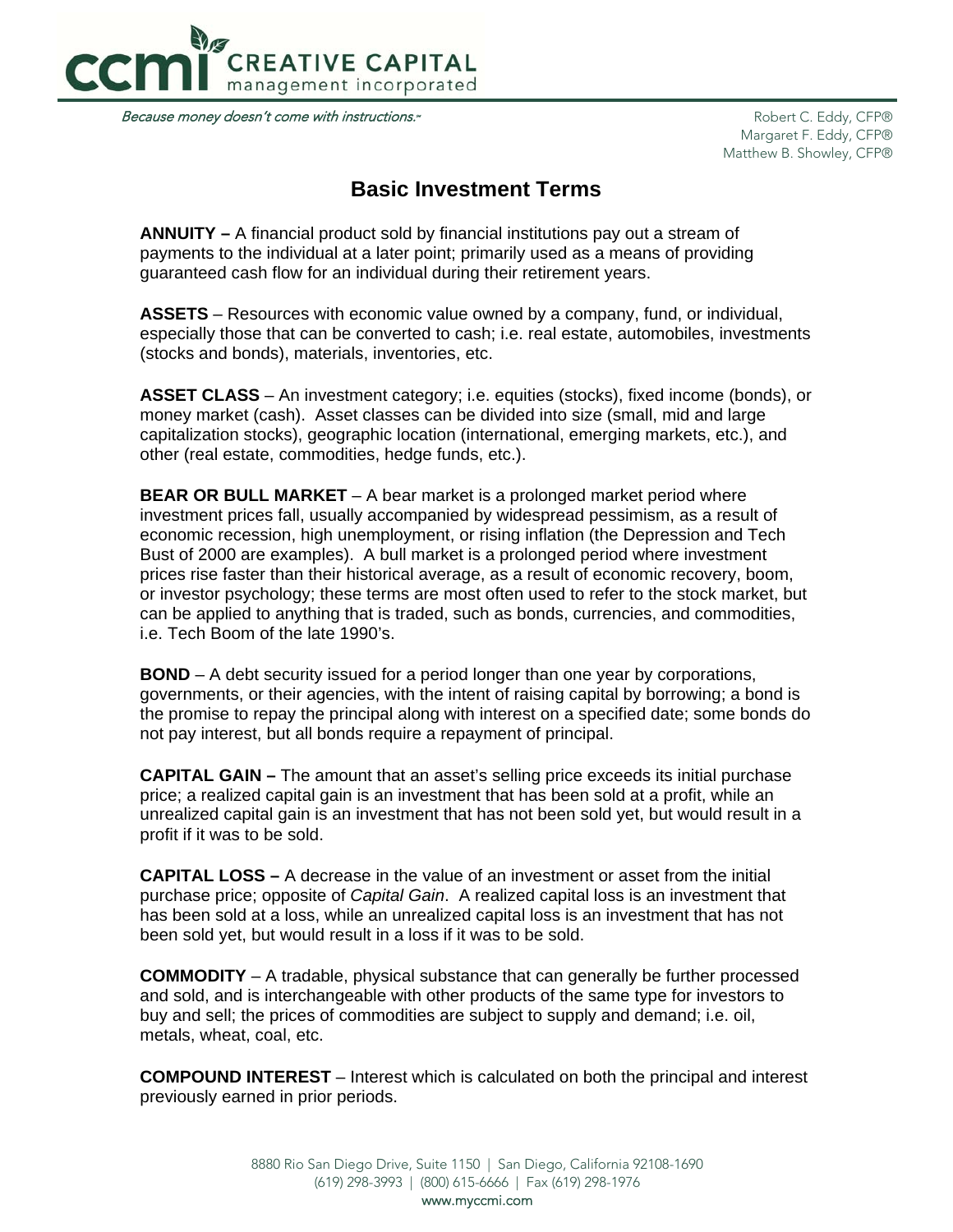**DIVERSIFICATION –** Spreading money among several investment options or asset classes for the purpose of reducing company and industry risk in a portfolio; combining a variety of investments (stocks, bonds, real estate), which are unlikely to all move in the same direction at the same time or at the same rate; reduces both upside and downside potential and allows for more consistent performance under a wide range of economic conditions.

**DIVIDEND** – A taxable payment paid to a company's shareholders out of the current or retained earnings, usually quarterly; usually distributed as cash, but can also take the form of stock or other property; provide an incentive to own stock in stable companies; usually paid by companies that have progressed beyond their growth phase and no longer sufficiently benefit by reinvesting their profits.

**DOW JONES INDEX** – The most widely used indicator of the overall condition of the U.S stock market; a price-weighted average of 30 actively traded blue chip stocks.

**EQUITIES –** Types of securities that represent ownership in a corporation and represent a claim on a proportionate share of the corporation's assets and profits, i.e. stocks.

**FIXED INCOME –** A security that pays a specific interest rate, i.e. bonds, preferred stock.

**INDEX** – A numerical measure of price movement in financial markets; a barometer for a given market or industry and benchmarks against which financial or economic performance is measured, i.e. the S&P 500 index.

**INDIVIDUAL RETIREMENT ACCOUNT/ARRANGEMENT (IRA) – A personal savings** account established at a bank, mutual fund, or brokerage that allows wage-earning individuals to make tax-deferred contributions to a personal retirement fund and invest the savings; withdrawals begin at age 59 1/2 or later (or earlier, with a 10% penalty), with the exact amount depending on the year and the age of the individual; some contributions qualify as a deduction against income earned earlier in the year.

**INFLATION –** An overall general increase in the price of goods and services resulting in a decrease in your ability to buy as much for the same amount of money and a fall in the value of the dollar; measured by the Consumer Price Index and maintained by the Fed at usually 2-3% annually, but can vary depending on circumstances.

**INVESTMENT** – A financial product or other asset or item of value acquired for the purpose and expectation of increasing its value through growth (increase in price) or income (dividends or interest) with favorable future returns.

**LIQUIDITY** – The ability of an investment to be easily converted into cash with little-to no loss of capital, no price discount, and a minimum of delay.

**MARKET** – A public place where buyers and sellers conduct transactions, either directly or via intermediaries.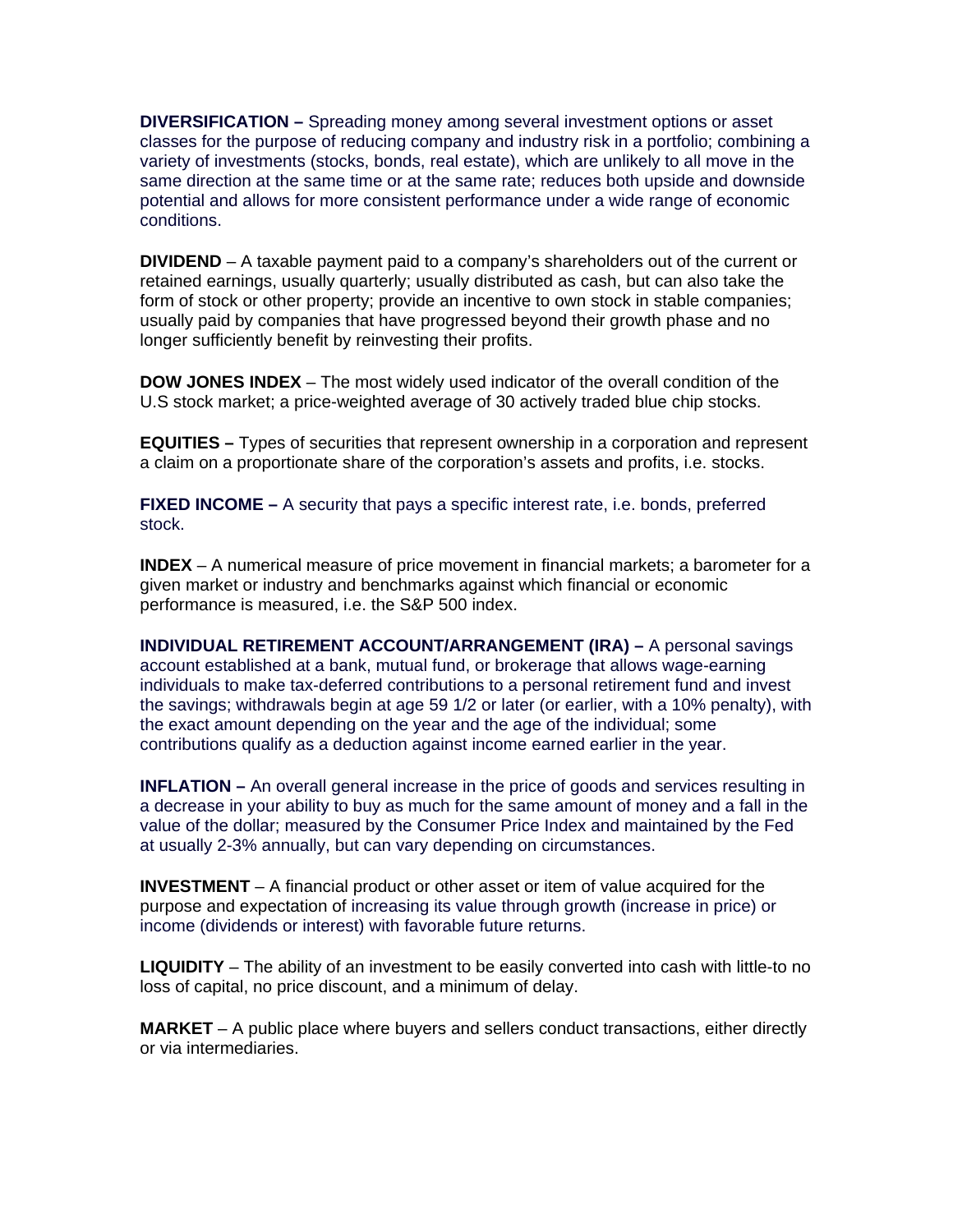**MUTUAL FUND –** An open-ended fund operated by an investment company that raises money from shareholders and invests it in stocks, bonds, options, commodities or money market securities in accordance with a stated set of objectives; shareholders are free to sell their shares at any time, although the price will fluctuate daily depending on the performance and securities held by the fund.

**NATIONAL ASSOCIATION OF SECURITIES DEALERS AUTOMATED QUOTATIONS (NASDAQ)** – A computerized New York-based U.S. stock exchange, usually primarily representing a market for technology companies; all trading is done over computer networks and via telephone, as there is no trading floor uniting buyers and sellers.

**OPTION** – An agreement that conveys the right, but not the obligation, to the holder to buy or sell a particular security at a stipulated price within a stated period of time; if the option is used, the seller is responsible for delivering the shares to the appropriate party; if the option is not exercised, the option will expire and the money spent to purchase the option is lost.

**PORTFOLIO** – An investor's collection of investment holdings, usually with reference to its composition; these often include stocks, bonds, and mutual funds.

**PROSPECTUS** – A legal document, required by the Securities Act of 1933, setting forth the complete history and current status of a security or fund, terms, issuer, objectives, financial statements, and planned use of money to help an investor decide whether the investment is appropriate for him/her; it must be made available whenever an offer to sell is made to the public.

**REAL ESTATE INVESTMENT TRUST (REIT)** – A trust that uses pooled money to invest in property and/or mortgage loans; REIT's are granted special tax considerations and are traded on major exchanges; there are several benefits over actually owning properties, and they pay dividends no matter how the shares perform and are valued based on measures similar to stocks.

**RETURN** – The amount of money earned or lost from an investment in a particular period, usually expressed as a percentage of the total amount invested.

**RISK** – The measurable likelihood of loss or less-than-expected returns.

**SECURITIES AND EXCHANGE COMMISSION (SEC)** – The U.S. regulatory authority and independent agency for the securities industry, promoting full disclosure and protecting investors against fraud and manipulative practices in investing.

**SECURITY** – The paper right to a tradable asset that offers evidence of debt or equity issued by a corporation, government or organization.

**SIMPLE INTEREST** – Interest calculated on a principal sum, not compounded on earned interest.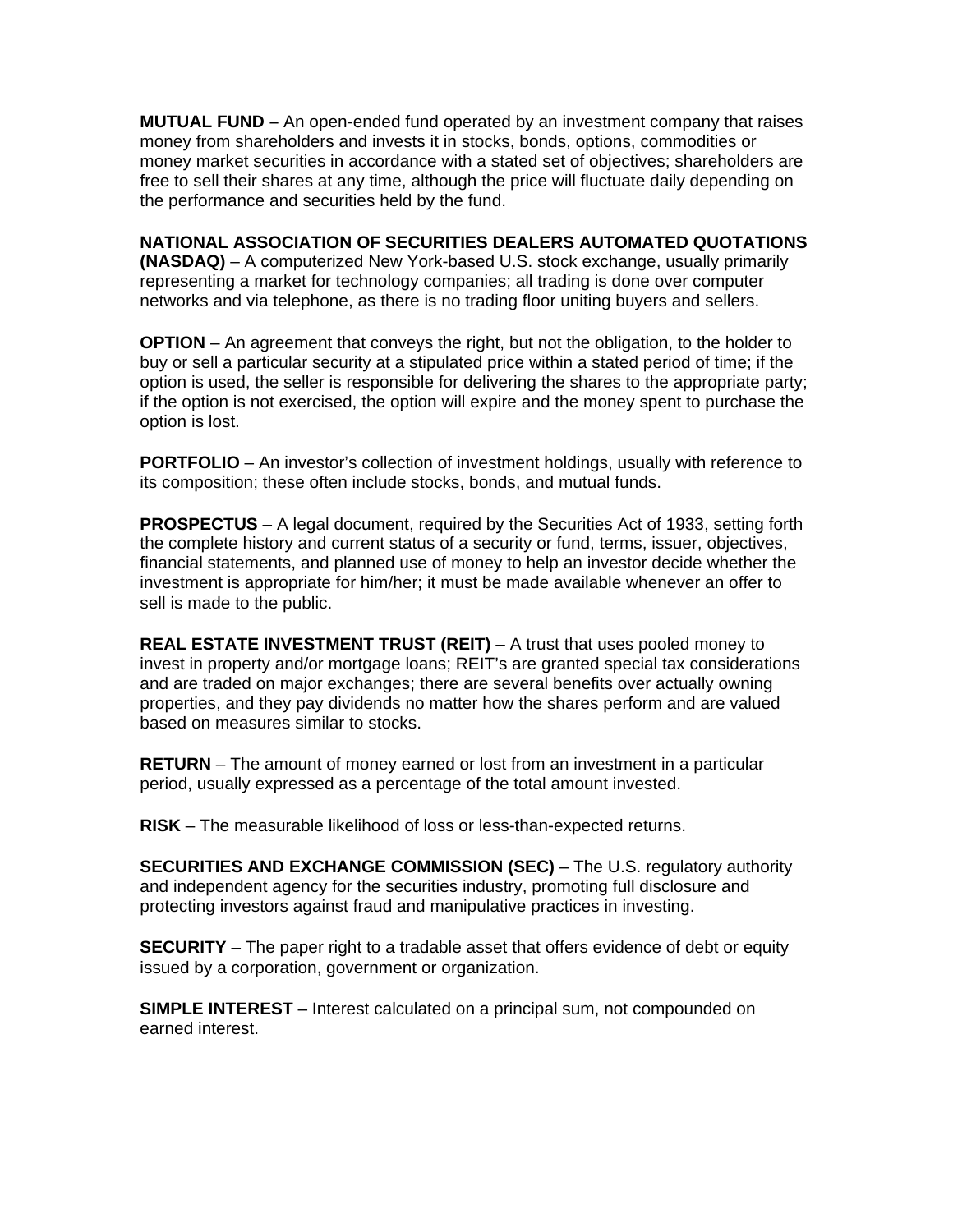**STANDARD & POOR'S 500 Index (S&P 500) –** A well known index computed by Standard & Poor's Corporation, determined by the price action of 500 widely held large corporations from different sectors of the economy; it is frequently considered representative of the stock market as a whole.

**STOCK** – A type of security that indicates ownership (equity) in a corporation and represents a claim on the proportional share in the company's profits and assets; ownership of a company is determined by the number of shares a person owns divided by the number of outstanding shares; many stocks also include voting rights, which allow shareholders to participate in corporate decisions.

**TAX-DEFERRED –** A term to describe an investment whose earnings are free from taxation until they are withdrawn by the investor; taxes on income that can be postponed.

**TIME HORIZON –** The length of time an amount of money is expected to be invested.

**TOTAL RETURN –** The amount of interest and gain or loss (selling price minus cost) earned on an investment over a given time period (generally one year).

**VOLATILITY** – The extent of fluctuation in share price, interest rates, etc.; the higher the volatility (price of stock moving up and down rapidly over short time periods), the less certain an investor is of return; therefore, volatility is one measure of risk.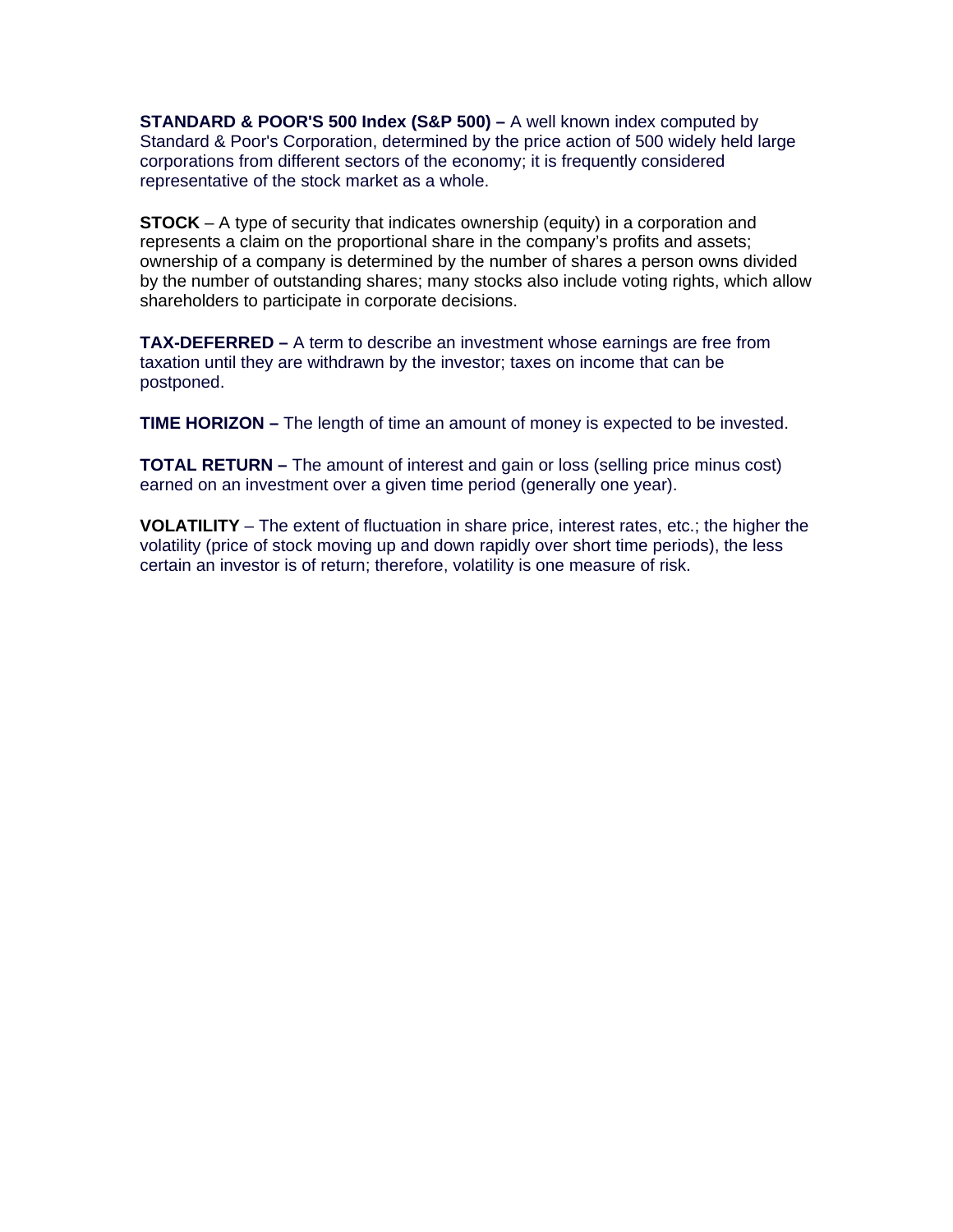# **Types of Investment Accounts**

# **401(k)**

- An employer sponsored retirement plan.
- Allows an employee to save for retirement and defer income taxes on the saved money until withdrawal.
- The employer may or may not make matching contributions up to a specified dollar or percent limit.
- *See also: Roth 401(k).*

# **403(b)**

- A qualified retirement plan similar to 401(k) plans designed for non-profit organizations.
- Pre-tax dollars are invested up to certain limits.
- Withdrawals are taxable.
- The employer may or may not make matching contributions up to a specified dollar or purchase limit.

#### **457 PLAN**

- A qualified retirement plan for state employees and employees of certain taxexempt organizations.
- Pre-tax contributions.
- Contributions in these plans grow tax-deferred.

#### **529 PLAN**

- A type of investment designed to encourage saving for the future higher education expenses.
- The account holder can specify where funds are to be spent by the beneficiary (usually the account holder's child or grandchild) of the account.
- Contributions are generally tax free.
- Growth is tax-deferred.
- Qualified withdrawals can be made tax free.

#### **BROKERAGE ACCOUNT**

 An account with a brokerage firm that holds your investments, allowing you to buy and sell securities.

#### **CASH ACCOUNT**

- A type of brokerage account that requires you to pay for trades in full by the settlement date.
- By law, IRA's and Custodial accounts for minors must be cash accounts.

#### **CERTIFICATE OF DEPOSIT (CD)**

- An agreement with a commercial bank that promises a fixed interest rate on funds deposited for a specified period of time.
- Issued in denominations ranging from \$100 to \$100,000.
- Maturities range from a few weeks to several years.
- Typically earn compound interest.
- Insured by the Federal Deposit Insurance Corporation (FDIC) up to \$100,000.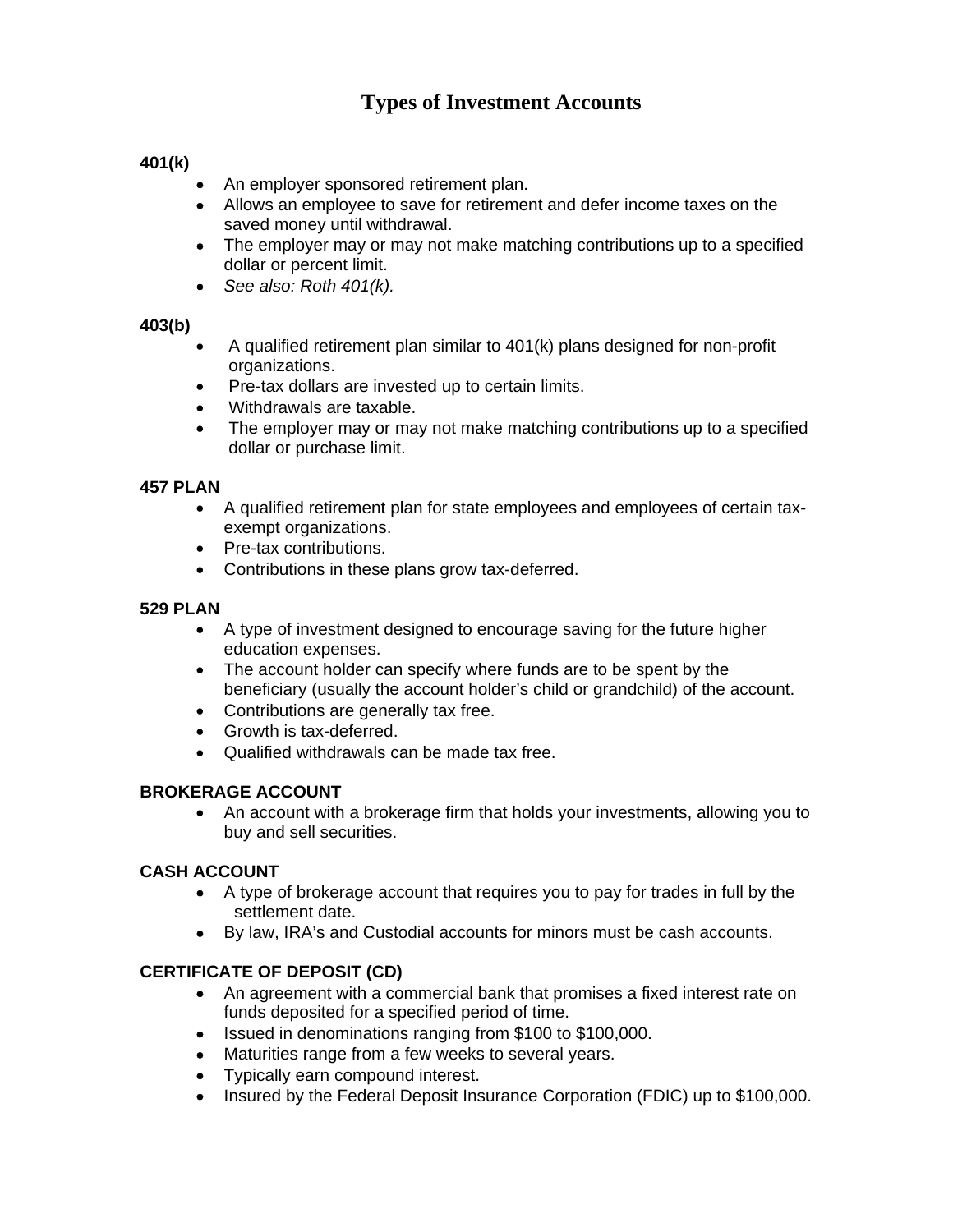• There may be a penalty if funds are withdrawn before reaching maturity.

# **CUSTODIAL ACCOUNT**

An account for the benefit of a minor with an adult as the custodian.

#### **DEFINED BENEFIT PLAN**

- A company retirement plan in which you expect to receive a fixed amount on a regular basis from your employer (i.e. a pension plan).
- The employer is responsible for investing.

#### **INDIVIDUAL RETIREMENT ACCOUNT (IRA)**

- A tax-deferred retirement account for individuals.
- Earns potential income on their investments and defer the taxes until withdrawals begin.
- *See also: Roth IRA.*

#### **KEOGH PLAN**

 A tax-deferred defined benefit or defined contribution plan that is established by a self-employed individual for him/herself and his/her employees.

#### **MARGIN ACCOUNT**

- A type of brokerage account that allows you to borrow funds using your own marginable securities as collateral.
- The borrowed funds may be used for any purpose, including buying more securities.

#### **MONEY MARKET ACCOUNT**

- An account in which accumulated funds are invested in various short-term securities.
- Very liquid—can make withdrawals whenever funds are needed.
- Earns a higher rate of return than savings accounts.
- May require a minimum balance to earn interest.

#### **NONQUALIFIED PLAN**

 A retirement or employee benefit plan that does not meet the requirements of Section 401(a) under the Internal Revenue Code and therefore is not eligible for favorable tax treatment.

#### **PENSION**

• An employer-provided qualified retirement plan.

#### **ROLLOVER IRA**

A tax-free transfer of assets from one qualified retirement plan to another.

#### **ROTH IRA**

A type of retirement account that allows retirement savings to grow tax-free.